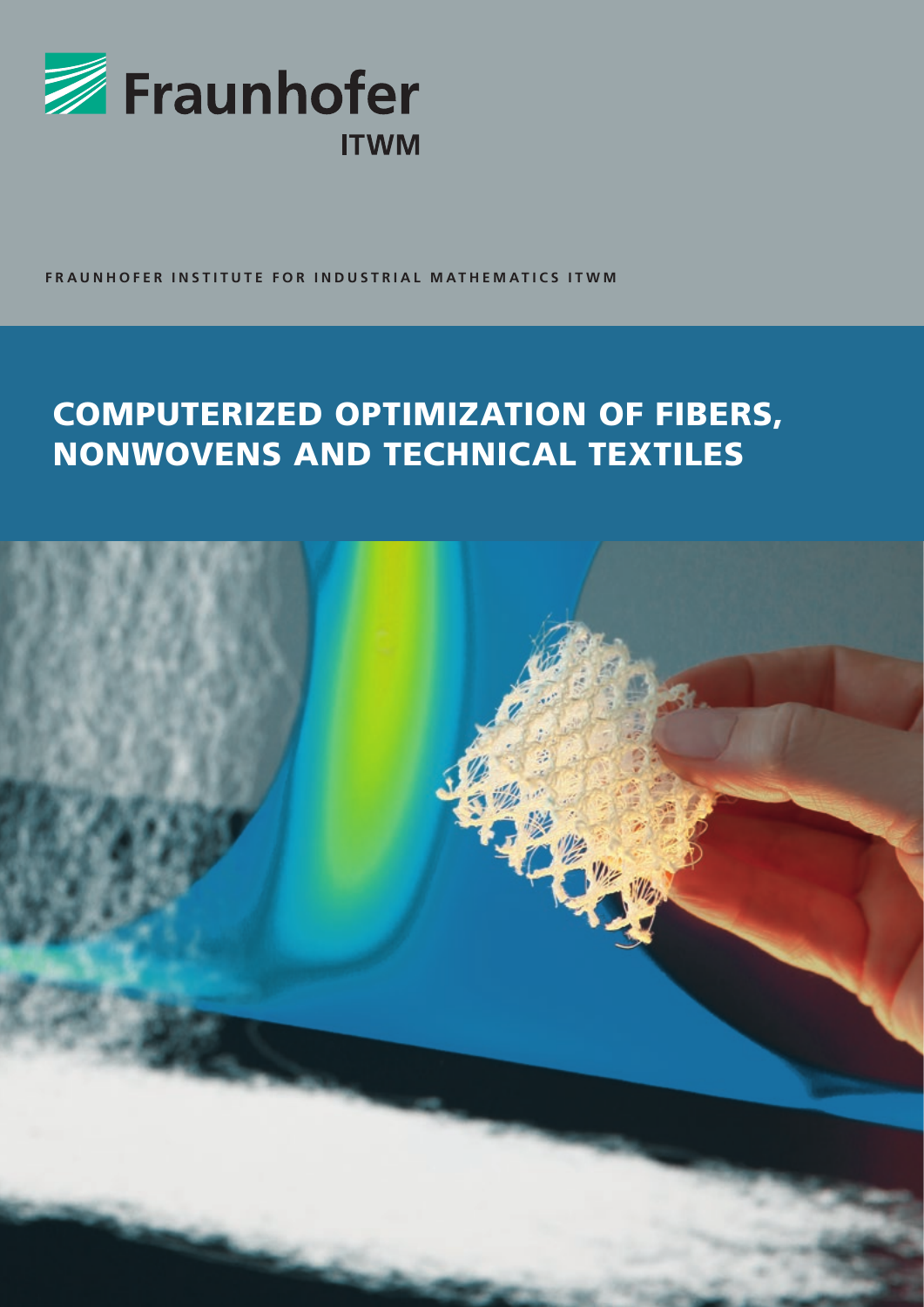

**1** *Polymer extrusion with 3D simulation of die swell*

**2** *Coupled simulation of filaments and hot gas flow in rotational spinning process for glass wool*

**3** *Simulation of fiber dynamics for airlay nonwoven process (Autefa)*



Dr. Dietmar Hietel Head of department "Transport Processes" Phone +49 631 31600-4627 dietmar.hietel@itwm.fraunhofer.de





# **Modeling, simulation and optimization of fiber and nonwovens processes**

The modeling and simulation of fiber and nonwovens processes enable new insights and development perspectives. Process optimization can be performed on basis of this type of simulations. Typical aspects to be modeled, simulated and optimized are:

- homogeneity of melt distribution
- residence time of melt in spin pack
- cooling of filaments in quench unit
- filament stretching in spinning process
- filament dynamics in laydown process
- staple fiber laydown and web forming
- uniformity of base weight distribution
- fiber orientation in web structure

Fraunhofer ITWM has developed for all these topics specific models and efficient algorithms for numerical simulations of industrial problems with unique properties:

- effective numerical simulation of melt flow by parametric inclusion of local results on filters and capillaries
- effective optimization of distributors based on homogeneous level of wall shear stress
- effective simulation of spinning processes based on continuation method for boundary value problems
- effective simulation of fiber and filament dynamics by using Cosserat rod models for slender body asymptotic
- effective model for stochastic forces acting by local fluctuations in turbulent flow onto fibers or filaments

With the help of these models and algorithms several software tools have been developed:

- Meltop: Analysis and optimization of melt flow in spin packs with respect to residence time and wall shear stress
- VisFID: Simulation and optimization of filament spinning processes fully coupled with surrounding fluid flow
- FIDYST: Simulation of filament and fiber dynamics in turbulent flow coupled with surrounding fluid flow
- SURRO: Fast generation of complete nonwoven web structures based on FIDYST results for laydown behavior

These tools are often used for simulation and optimization in joint projects with industrial partners. Furthermore licensing for direct usage by engineers is possible.

Typical application fields are:

- spin pack design
- spinning processes: filament or centrifugal spinning, BCF, glass fibers, bico fibers
- nonwoven processes: spunbond, meltblown, staple fibers
- optimization of components: spinneret, hole pattern design, quench air unit, funnel, suction box
- optimization of operational conditions
- design of new processes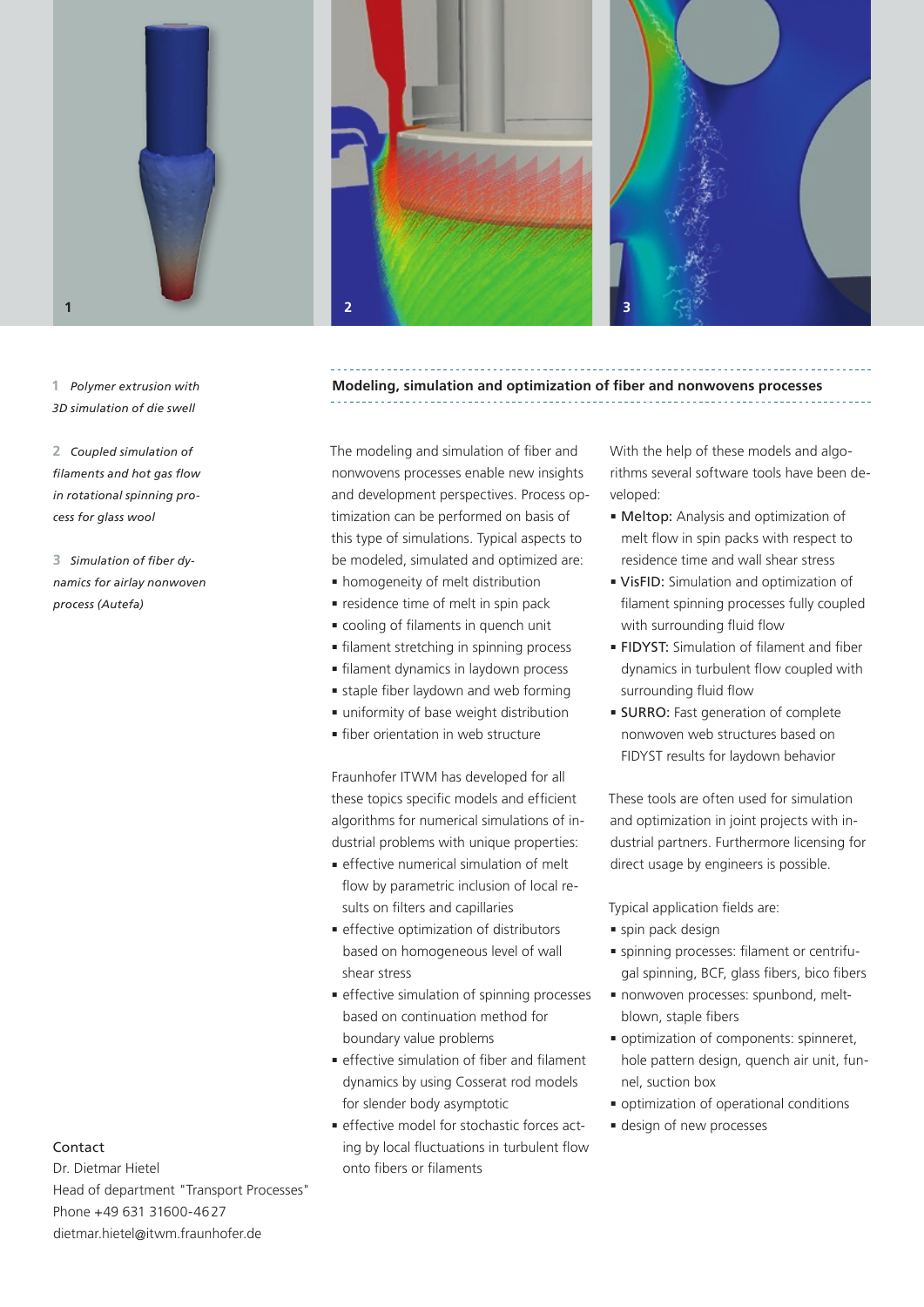





# **Image processing for analysis, characterization, and quality management**

For all kinds of technical textiles

- woven fabrics
- laid webs, braidings, knittings
- nonwovens

during production, as semi-finished or final products

#### Applicable

- inline as an automatic inspection system for complete control
- offline for objective, repeatable quantitative analysis in your quality assurance lab
- remotely for feasibility studies or detailed (micro)structural analysis

#### **Quality assessment and characterization**

Image analysis finds faults like flaws in woven structures, inclusions, impurities, or holes. Inhomogeneities like thin or thick spots, formation or calender errors or exceeding fuzziness can not only be detected but also measured objectively. Fiber distribution, orientation, and thickness can be analyzed quantitatively in two and three dimensions. Accuracy of patterns and colors can be assessed, too. Model based analysis and machine learning approaches allow to solve further particular problems.

Moreover, we fit texture or geometry models based on image data. These models can serve as realistic starting point for product development via virtual material design.

#### **Imaging methods**

Our inspection systems are based on optical light. The optimal combination of light sources, optics, and camera is determined in our well equipped image processing lab. For (micro)structural analysis we offer micro computed tomography. Our software products for quantitative image analysis are also dedicated to SEM, CSLM, and various nano-tomographic methods.

#### **Software products**

### MAVIfiher<sub>2d</sub>

- for microscopic images, lab analysis
- fiber thickness
- fiber orientation
- homogeneity (fuzziness)

#### MAVI

- microstructural analysis
- 2D or 3D image data
- fiber orientation in 3D
- 2nd order orientation tensors
- volume fractions
- connectivity and pore space analysis ToolIP
- graphical algorithm design tool
- create your own image analysis solution
- analyze a large amount of image data automatically

#### MASC

- custom made surface inspection
- production integrated inline solutions

#### Contact

Markus Rauhut Head of department "Image Processing" Phone +49 631 31600-4595 markus.rauhut@itwm.fraunhofer.de

## **4** *Inhomogeneous nonwoven sample*

**5** *Inline inspection systems: camera and detected flaw*

**6** *SEM image and color coded fiber thickness map*